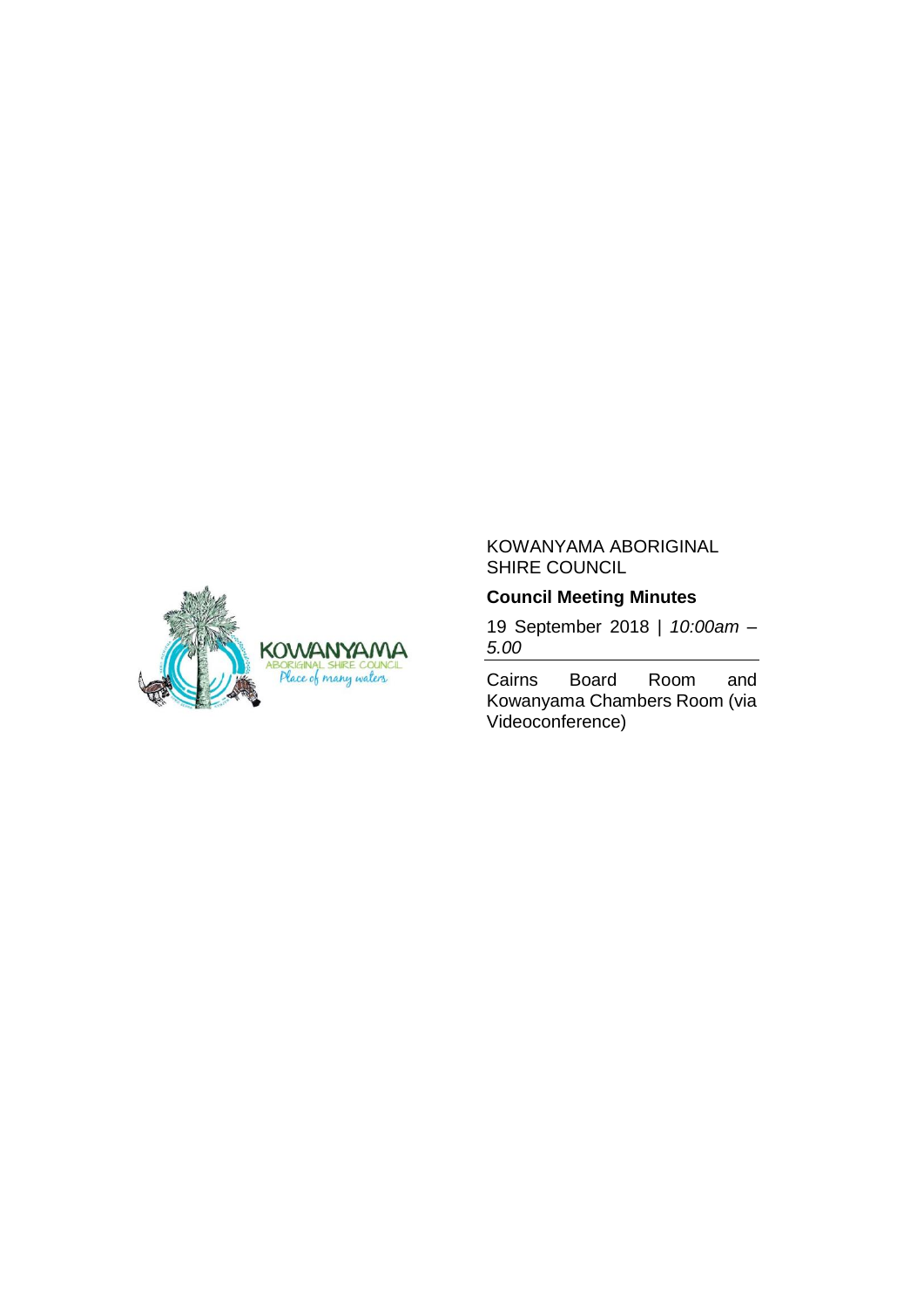# **Present:**

# **Councillors**

Mayor Michael Yam (Chair) Deputy Mayor Territa Dick Cr Aaron Teddy Cr Wendy Wust Cr John Fry

# **Executive**

Fabian Williams *Chief Executive Officer (CEO)* Katherine Wiggins *Executive Manager Governance and Operations (EMGO)* Aruna Rodrigo *Executive Manager Finance (EMF)* Michelle Vick *Executive Manager Community Services (EMCS)*

# **Guests**

Nil

# **Apologies**

Tom Corrie *Executive Manager Infrastructure, Works and Projects (EMIWP)* Christine Delaney *Executive Manager Human Resources (EMHR)*

# **1) Welcome & Apologies**

The Mayor welcomed Councillors to the meeting.

# **2) Updates to Councillor Register of Interest or Related Parties**

Nil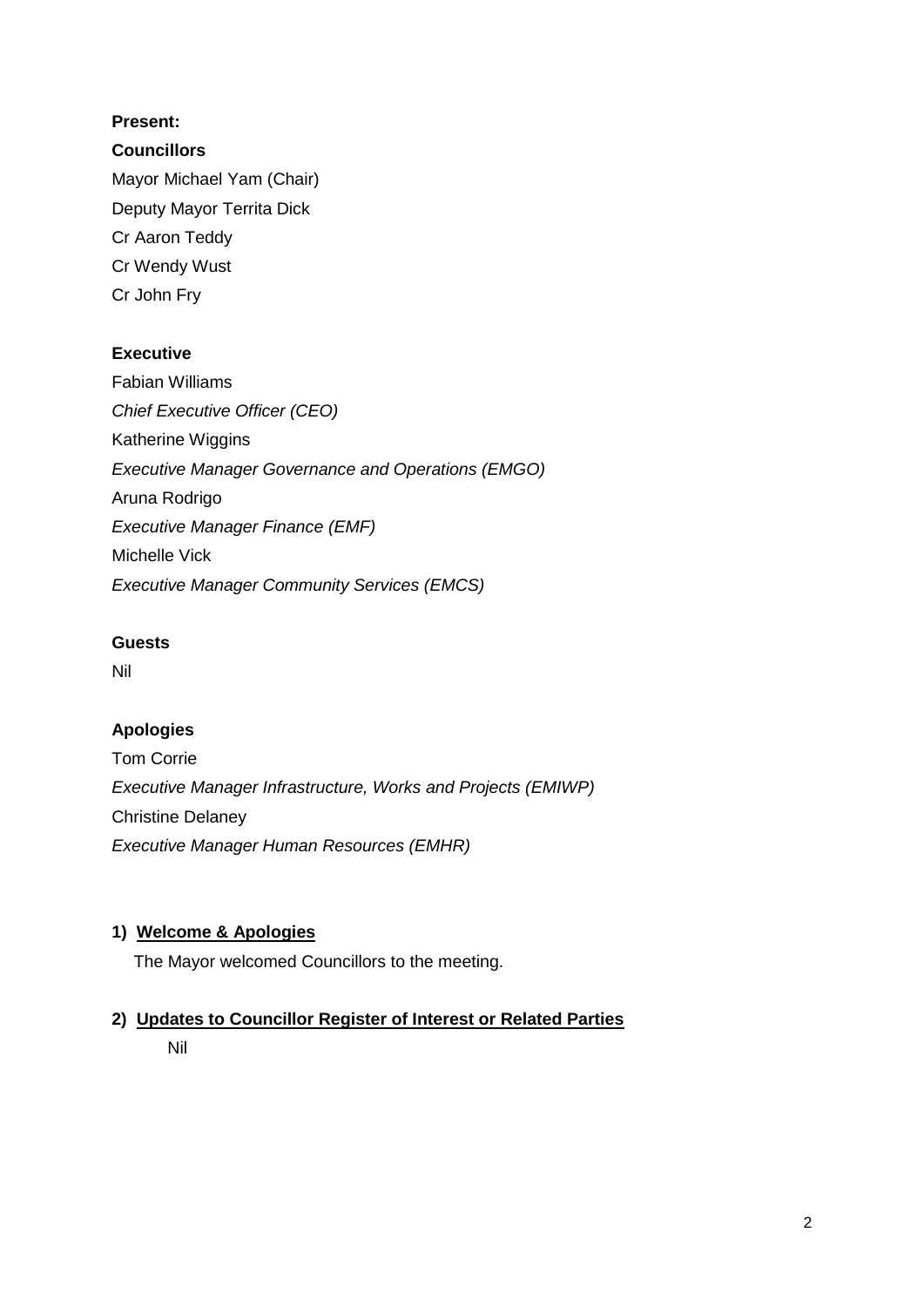## **3) Minutes from Previous Council Meetings**

**a)**

| <b>RESOLUTION - Minutes</b>                    | <b>Moved Cr Fry</b>    |
|------------------------------------------------|------------------------|
| <b>Minutes for August 2018 Council Meeting</b> | <b>Seconded Cr Yam</b> |
| That the minutes of the August 2018 Council    | <b>MOTION CARRIED,</b> |
| meeting be adopted as true and accurate.       | All in favour          |

# **4) Action Items from last Executive Meeting**

CEO discussed a meeting he had with Queensland Government regarding the funding of the Men's Shed which occurred on Saturday 15<sup>th</sup> September. A follow up teleconference will occur at 3pm today.

## **Action Item**

**EMGO to look at meeting with Price Waterhouse Coopers and the Cattle Company in Cairns on Friday 26th October.** 

# **5) Departmental Updates**

# **a) CEO Update**

Mr. Williams CEO presented a verbal update which included the awarding of \$120,000 grant for an Airport Terminal design and also that we have been shortlisted for Institute of Public Works Engineering Australasia Award for projects under \$2 million.

### **Action Item**

CEO to confirm that salary packaging is available to elected officials as well as staff.

### **Action Item**

PA to organise travel accommodation and travel allowance for Councillors to travel to Cairns on Thursday 25<sup>th</sup> October to attend meetings.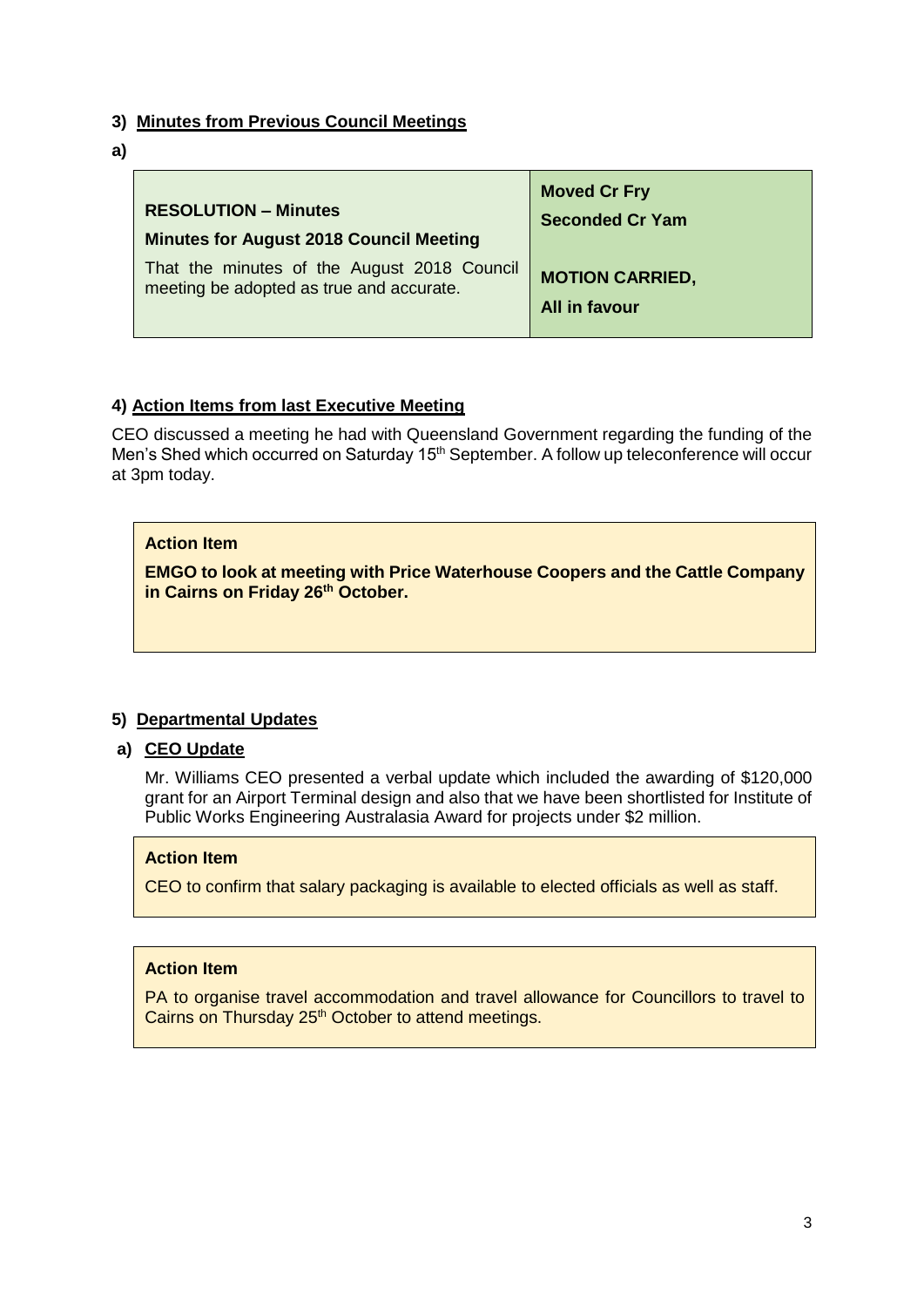# **b) Finance**

Mr Rodrigo, EMF presented his monthly report:

# **Key Updates**

# **1. Financial Report August 2018**

A monthly Finance report for the month of August 2018 has been prepared as at

### **Attachment 1.**

Key points from the report are as follows:

- The 18/19 year to date original budgeted (expected) net income was \$6,751,618
- The 18/19 year to date actual net income is \$5,263,970
- The 18/19 year to date original budgeted (expected) expenditure was \$6,644,060
- The 17/18 year to date actual expenditure is \$5,171,780

Our interim net result is a \$92,190 deficit.

## **2. Financial analysis of ATM Operation**

The negotiations have now been finalized with Commonwealth bank in order to secure attractive terms to minimise loss from ATM machine. The bank has agreed to increase withdrawal fee (revenue to the Council) per transaction from current \$0.35 to \$0.70.

This increase is expected to increase ATM fee revenue by around \$ 8,500.00 per annum.

# **2 Landfill Rehabilitation**

As a part of annual financial reporting, a cost estimate on landfill rehabilitation was done by the Council's contracting engineer.

The landfill rehabilitation consists of two stages, namely landfill closure and annual maintenance for 29 years thereafter.

Two types of estimates have been given as follows.

 $\triangleright$  Full-scaled landfill rehabilitation which totally eliminates risks of environmental contamination. Costs are:

|                              | \$ Value  |
|------------------------------|-----------|
| Closure costs                | 3,308,936 |
| Annual maintenance - 29 yrs. | 449,500   |
| <b>Total Cost</b>            | 3,758,436 |

> Landfill Capping. Costs are:

\$ Value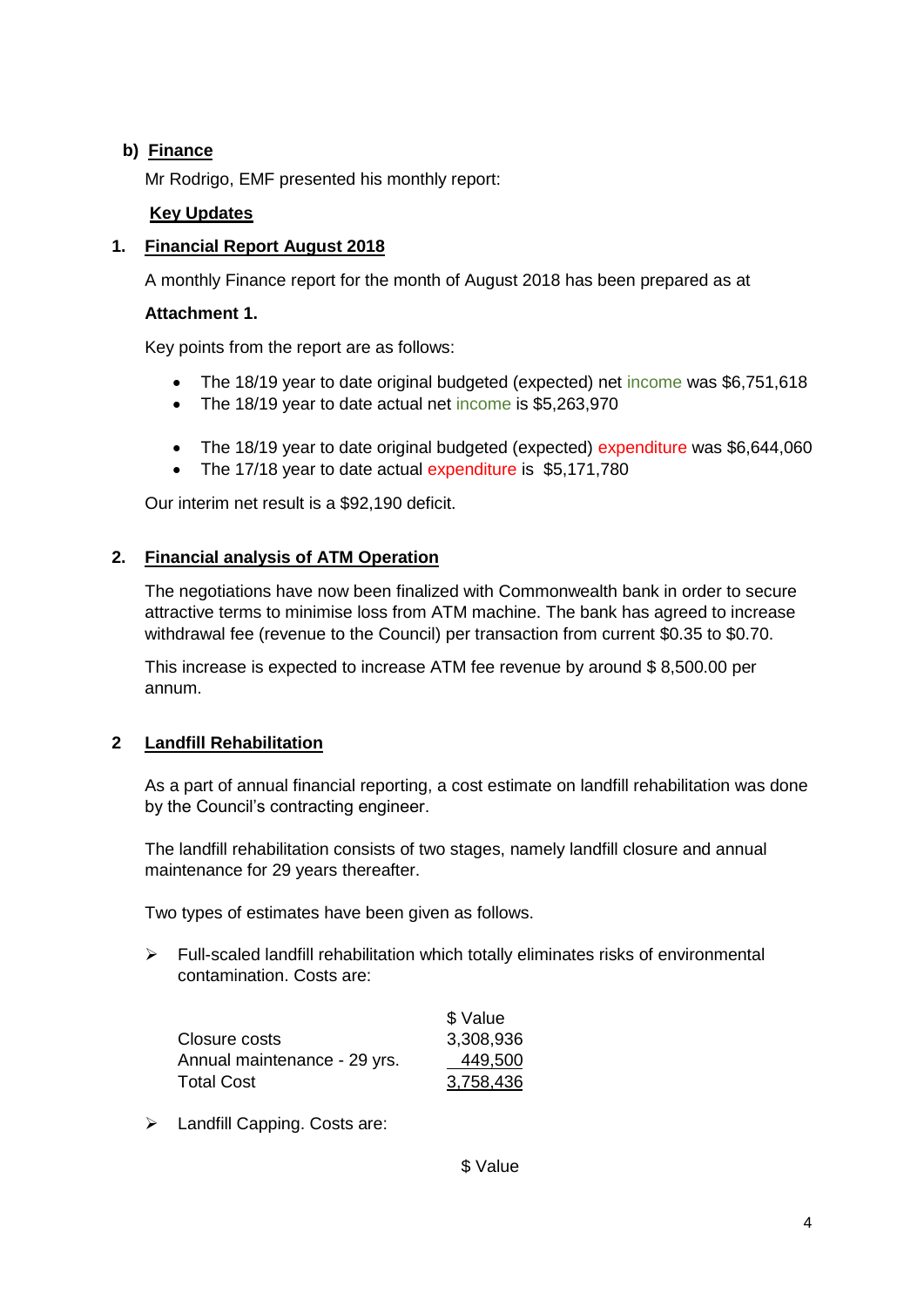| Closure costs                | 171,535 |
|------------------------------|---------|
| Annual maintenance - 29 yrs. | 342,200 |
| Total Cost                   | 513,735 |

The current ICCIP grant approved by the department has an allocation to cover only closure of the existing landfill up to \$ 156,250. Other allocations are only for opening of a new landfill.

Therefore, grants need to be sourced to fund the landfill rehabilitation.

Due to requirement for further scrutiny and confirmation, a provision has been made only for Landfill capping in the financial statements for 2017/18.

# **3 Credit Card Acquittal**

The latest status on acquittal of the Council's credit card was reported to the last Internal Audit and Risk Committee meeting. A copy of acquittals are attached.

The newly appointed Personal Assistant to the CEO and the Mayor will be collecting relevant receipts and vouchers to acquit outstanding items reported on the attached reports.

### **Action Item**

CEO, Mayor and EMFS to meet with Rangers and discuss the breakdown of carbon farming expenditure and revenue.

### **Action Item**

EMFS Monthly Statement for credit card to be provided to the Council meeting.

# **Lunch 12.45pm**

# **Council meeting resumed at 1.00pm**

### **c) Governance and Operations**

Ms Wiggins, EMGO presented her monthly report.

### **Leases**

Canteen – agenda report tabled for today's meeting

Blue café – agenda report tabled for today's meeting

Apunipima – second draft with Preston Law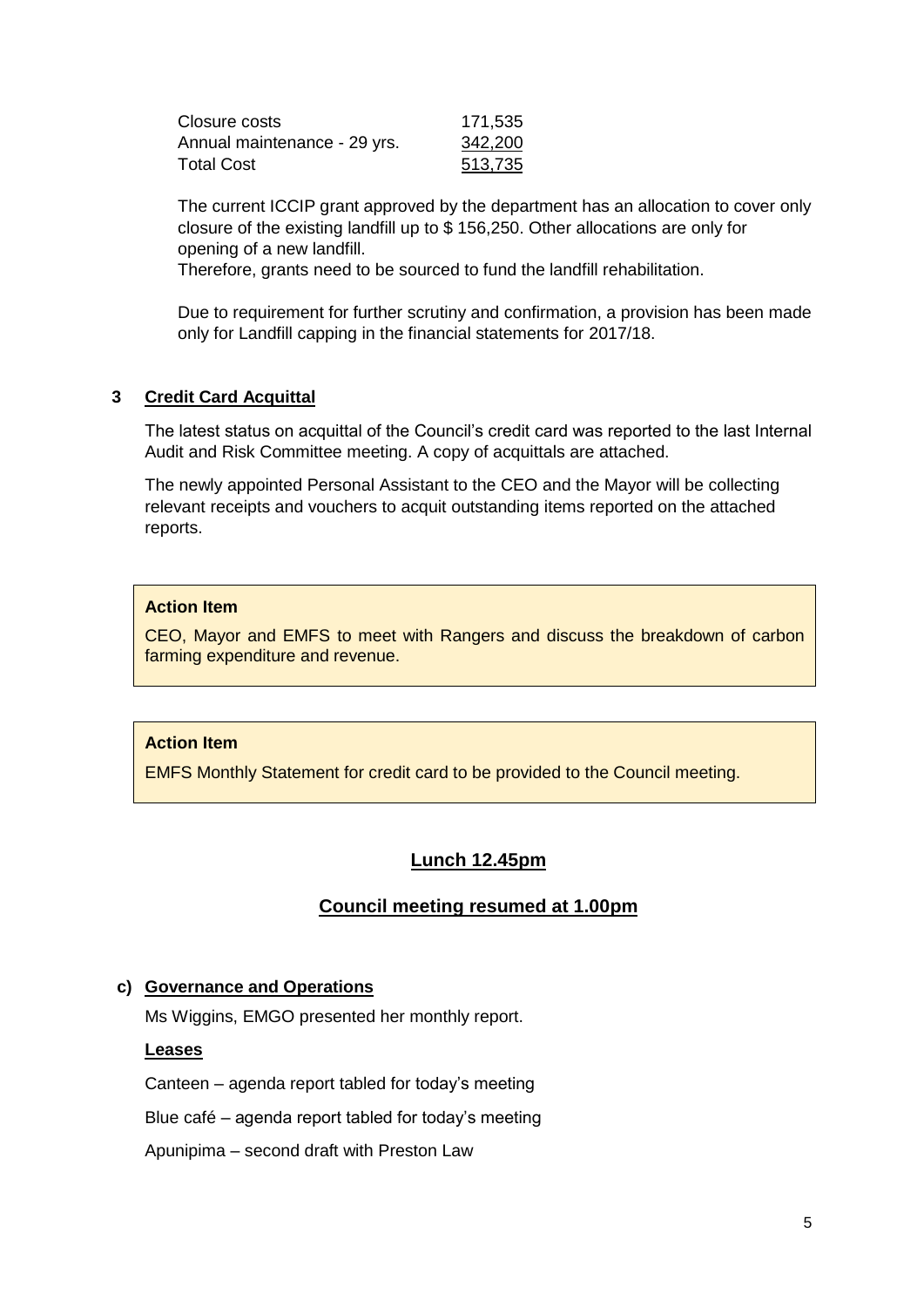# **Housing**

Correspondence was been sent to the Minister for Housing in June 2018 to clarify house sale price methodology and Katter Lease entitlements, two further requests have been provided to the Ministers office, currently awaiting a response.

## **Legal**

One Claim – next hearing to take place on November 6 2018

### **Telecommunications**

Currently working with Telstra for 4G to be connected to the Council office.

## **Policies**

Procurement Policy – updates as per Audit and Risk Committee suggestions. Agenda Report to be tabled for today's meeting.

Complaints about a Public Official and Complaints Policy – the Crime and Corruption Commission have requested that our current Complaints Management Policy be amended so that there is a stand-alone policy detailing complaints about a public official. Agenda Report to be tabled for today's meeting.

### **Audit and Risk Committee Meeting**

The Risk and Audit committee is took place 11 September in Cairns, minutes will be presented in Closed Business.

### **Action Item**

EMFS to investigate property values and depreciation costs.

### **Audit and Risk Committee Meeting**

The Risk and Audit committee took place on 11 September in Cairns. The minutes will be presented in Closed Business.

Ms Wiggins presented the current outstanding action items.

# **Action Item**

Cr Wust and Cr Yam asked for updates on the following action items;

Ref No 5 August 2017 – Abandoned Cars

Ref No 1 May 2018 – Justice Group – Terms of Reference (TOR) to be requested and for EMGO to liaise with Justice Group and Department of Justice and Attorney General to ensure community needs are being met in regards to offending in the community with particular relevance to young people.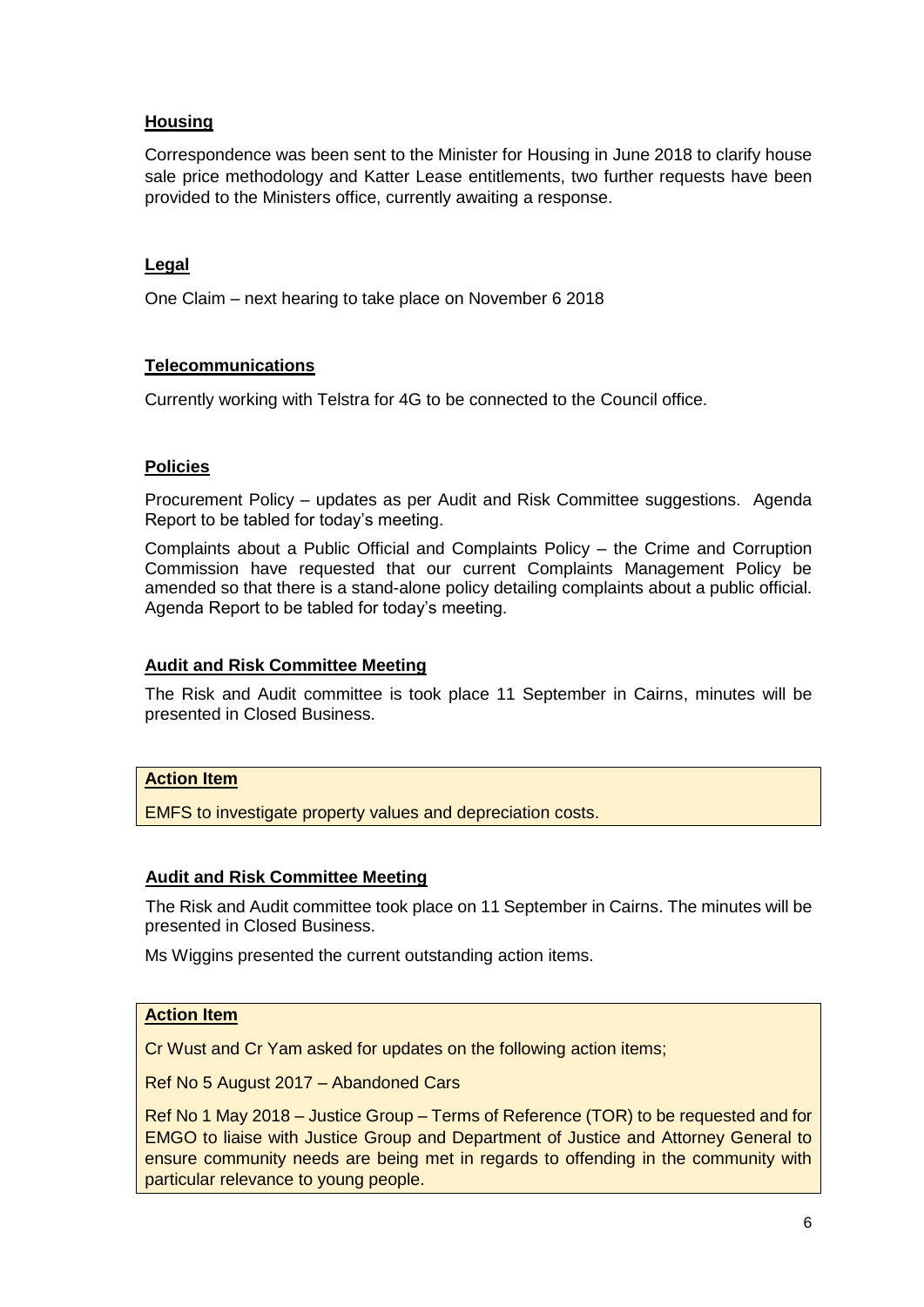#### **d) Infrastructure Works & Projects**

In Mr Corrie's absence, CEO Fabian Williams provided an update.

#### **Executive Summary**

There are a number of projects currently being delivered in community in a number different areas. The line manager's team are still in the process of building their business arms whilst maintaining service delivery. A common cause of concern is the nonattendance of staff whilst trying to complete the works before them. A particular social habit seem to be the major cause of non-attendance with the workforce.

### **Key Details**

### *ICCIP Project*

A selection panel has reviewed and scored the RFT Expressions of Interest. Selection consisted of EM IWP, Manager, Essential Services, Council Infrastructure Portfolio holder and Grants Manager.

The assessment form and Selection Panel recommendation is attached for Councils endorsement

#### *Building and Construction*

The building team has struggled a little this month with key personnel on leave, the administration officer and Executive officer have carried the operations during this period. To date the work has been maintained with assistance from BAS staff on the ground. The Building Unit has also utilised existing Council program units to undertake the transitional housing internal and external cleans that will further generate income for Council.

The Building Services Manager role was advertised with shortlisting and interviews being undertaken on Friday 7<sup>th</sup> September. The interview panel has identified 2 prospective applicants however both require an extended timeframe before commencement, these applicants will be provided to the CEO for final endorsement.

### *Topsy Creek Tender*

On inspection the works are progressing well with sealing of road sections to be completed by latest this week.

#### **Author's Comment**

This portfolio has a number of keys positions that have been through the interview and assessment stages, it is hoped to have final endorsement on these roles to commence new and maintain current operations across the board.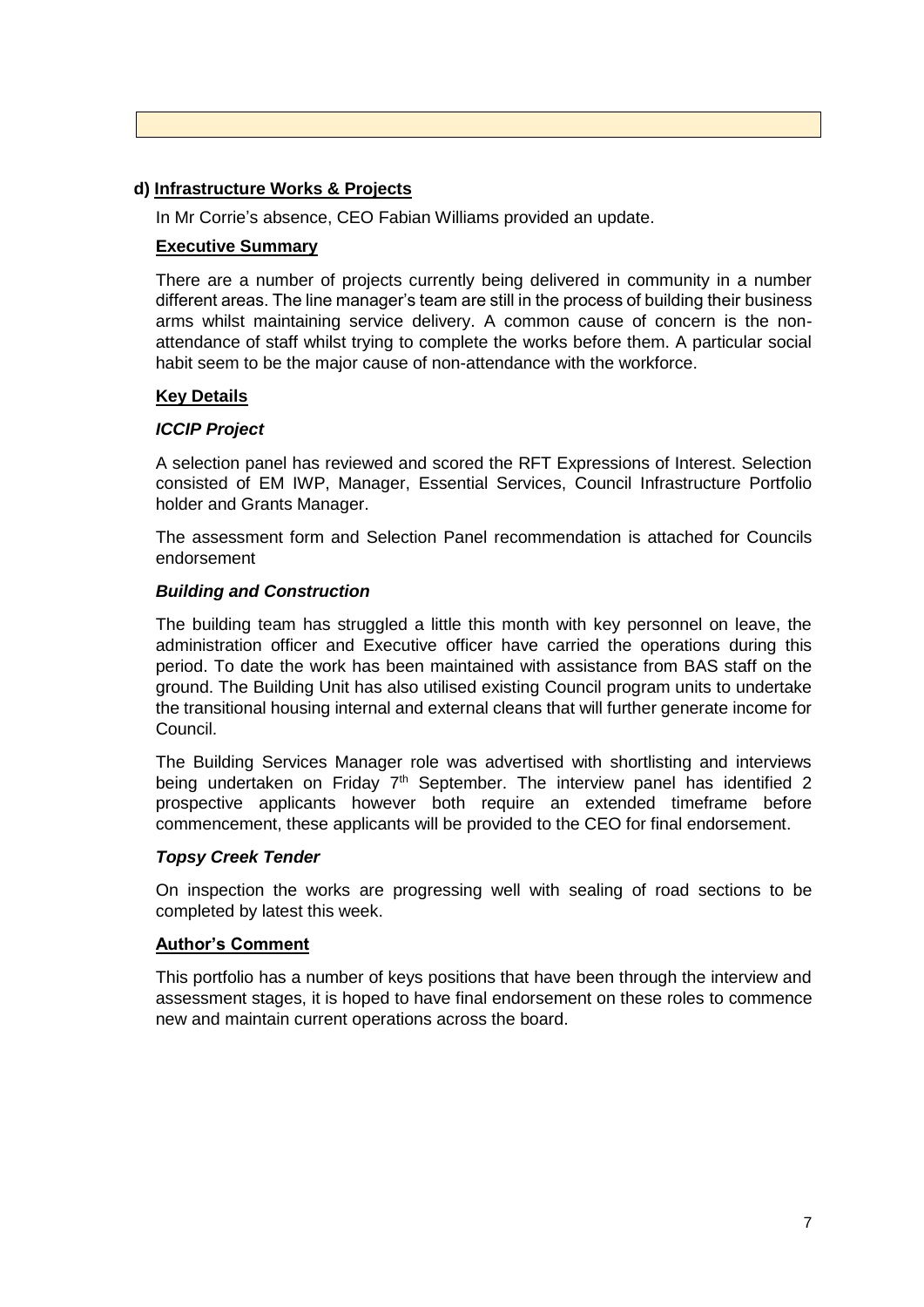# **Action Item**

CEO to schedule Special Council Meeting for Indigenous Councils Critical Infrastructure Program (ICCIP) Request for Tender Application assessment and endorsement

| <b>RESOLUTION - Accommodation Centre</b>                                                                                                                                                                                                                    | <b>Moved Cr Wust</b><br><b>Seconded Cr Teddy</b> |
|-------------------------------------------------------------------------------------------------------------------------------------------------------------------------------------------------------------------------------------------------------------|--------------------------------------------------|
| That council endorse the current arrangement of the<br>new donga accommodation at the training centre<br>with no further adjustments to be made other than<br>the last donga being rotated and gardens,<br>walkways, decks and shade areas to be installed. | <b>MOTION CARRIED,</b><br><b>All in Favour</b>   |

## **e) Community Services**

Mrs Vick, EMCS presented her monthly report.

# **Overview**

There is constant movement in Community Services activity with new staff commencing in positions, newly created positions and routine positions for Aged Care advertised on our website and with Rise.

| Manager Name: Shelina Bartlett      |             |                                 |            |       | For Month Ending: August 2018 |
|-------------------------------------|-------------|---------------------------------|------------|-------|-------------------------------|
|                                     |             | <b>Statistics for the Month</b> |            |       |                               |
| Admissions                          | <b>CHSP</b> | 2                               | <b>HCP</b> |       | QCC                           |
| <b>Discharges</b>                   | <b>CHSP</b> |                                 | <b>HCP</b> |       | QCC                           |
| <b>Number of Meals</b>              | <b>CHSP</b> | 909                             | <b>HCP</b> | 971   | QCC<br>62                     |
| Number of Transport<br><b>Trips</b> | <b>CHSP</b> | 155                             | <b>HCP</b> | 286   | QCC<br>5                      |
| Personal Care hours                 | <b>CHSP</b> | 28                              | <b>HCP</b> | 34.75 | QCC                           |
| <b>Domestic Assistance</b>          | <b>CHSP</b> | 22                              | <b>HCP</b> | 39.5  |                               |
| Flexible                            | <b>CHSP</b> |                                 | <b>HCP</b> |       |                               |
| Social Support<br>Individual        | <b>CHSP</b> | 17                              | <b>HCP</b> | 12.5  |                               |
| Social Support Group                | <b>CHSP</b> | 65                              | <b>HCP</b> | 193.5 | QCC<br>2                      |
| <b>Yard Maintenance</b>             | <b>CHSP</b> | 28                              | <b>HCP</b> | 12    |                               |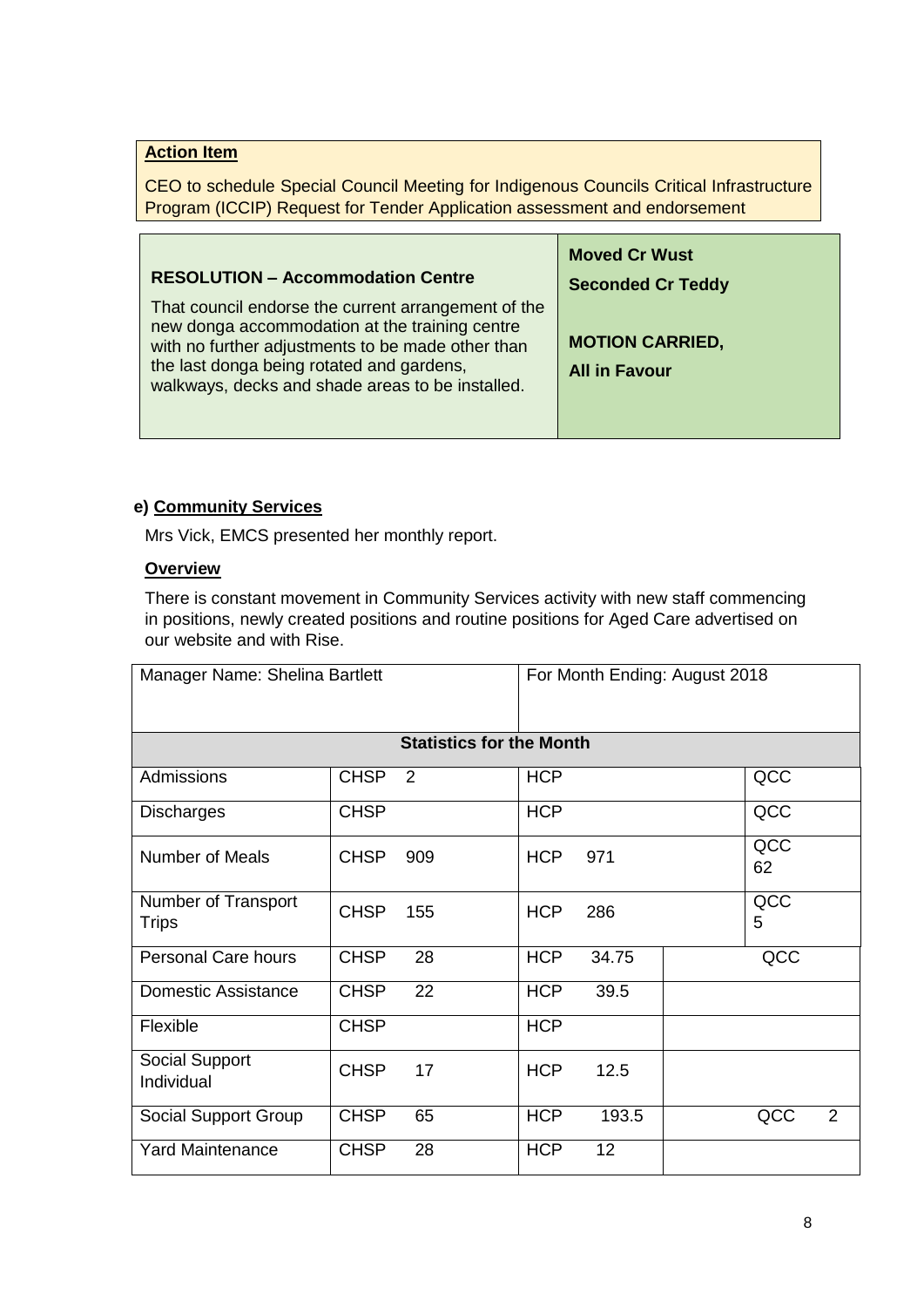| <b>Future Activities Planned</b>                 |                                                                            |                         |                                                                                                                                                                                                                                                                                                                                                                                                                                     |  |
|--------------------------------------------------|----------------------------------------------------------------------------|-------------------------|-------------------------------------------------------------------------------------------------------------------------------------------------------------------------------------------------------------------------------------------------------------------------------------------------------------------------------------------------------------------------------------------------------------------------------------|--|
|                                                  |                                                                            | Community<br>Engagement | New vehicles/repairs<br>have been ordered to<br>assist with clients<br>accessing social<br>support in the country /<br>community, Shade<br>awning to be<br>constructed in<br>courtyard to provide a<br>meeting space for<br>activities such a tool<br>making weaving and<br>social activities.<br>Lounge ordered and<br>plans made to enhance<br>client dining room into<br>a welcoming area for<br>meals and social<br>gatherings. |  |
|                                                  | <b>Compliments</b>                                                         |                         |                                                                                                                                                                                                                                                                                                                                                                                                                                     |  |
| <b>Total Number for</b><br>Month:                | Topic:                                                                     |                         |                                                                                                                                                                                                                                                                                                                                                                                                                                     |  |
|                                                  | <b>Complaints</b>                                                          |                         |                                                                                                                                                                                                                                                                                                                                                                                                                                     |  |
| <b>Total Number for</b><br>Topic:<br>Month:      |                                                                            |                         |                                                                                                                                                                                                                                                                                                                                                                                                                                     |  |
|                                                  | <b>Suggestions for Improvement</b>                                         |                         |                                                                                                                                                                                                                                                                                                                                                                                                                                     |  |
| <b>Monitoring Activities Completed for Month</b> |                                                                            |                         |                                                                                                                                                                                                                                                                                                                                                                                                                                     |  |
| <b>External Visitors</b>                         |                                                                            |                         |                                                                                                                                                                                                                                                                                                                                                                                                                                     |  |
| Who                                              | <b>Reason for Visit</b>                                                    | Who                     | <b>Reason for Visit</b>                                                                                                                                                                                                                                                                                                                                                                                                             |  |
| <b>DoH</b>                                       |                                                                            | <b>DBMAS</b>            |                                                                                                                                                                                                                                                                                                                                                                                                                                     |  |
| <b>ACAT</b>                                      |                                                                            | <b>Clinic Visits</b>    |                                                                                                                                                                                                                                                                                                                                                                                                                                     |  |
| <b>SDAP</b>                                      | <b>BCA</b> visited during<br><b>August for Quality</b><br>Review which has | Other                   |                                                                                                                                                                                                                                                                                                                                                                                                                                     |  |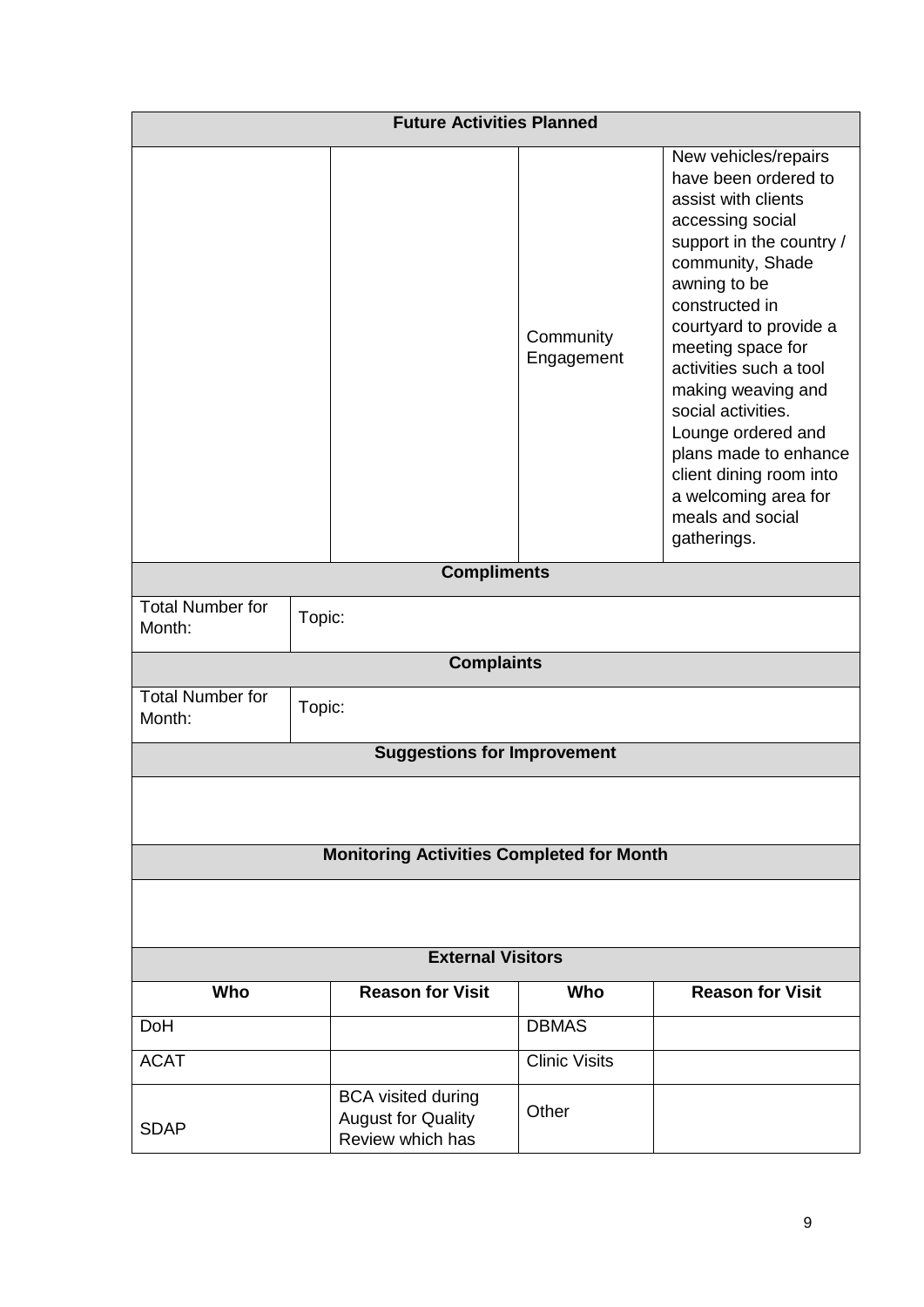|                             | been delayed until 3<br>October                    |                        |                                |  |                                       |
|-----------------------------|----------------------------------------------------|------------------------|--------------------------------|--|---------------------------------------|
|                             | <b>Client Incidents</b>                            |                        |                                |  |                                       |
| <b>Name of Client</b>       |                                                    |                        | <b>Description of Incident</b> |  | <b>Result</b>                         |
| P.E                         |                                                    |                        | Aggressive behaviour           |  | Under review                          |
|                             |                                                    |                        |                                |  |                                       |
|                             |                                                    |                        |                                |  |                                       |
|                             |                                                    | <b>Staff Incidents</b> |                                |  |                                       |
| <b>Name of Staff Member</b> |                                                    |                        | <b>Description of Incident</b> |  | <b>Result</b>                         |
|                             | F.B Staff aggression toward Manager - Under review |                        |                                |  |                                       |
|                             | <b>Client Concerns</b>                             |                        |                                |  |                                       |
|                             |                                                    |                        | Client Incident under review.  |  |                                       |
|                             |                                                    |                        |                                |  |                                       |
|                             |                                                    | <b>Staff Concerns</b>  |                                |  |                                       |
|                             |                                                    |                        | 1 incident report under review |  |                                       |
|                             |                                                    | <b>Staff Report</b>    |                                |  |                                       |
| <b>Staff Name</b>           | <b>Days Worked</b>                                 |                        | <b>Days Absent</b>             |  | <b>Performance</b><br><b>Comments</b> |
| C. Barney                   | 22                                                 |                        | 1                              |  |                                       |
| I Tommy                     | 16                                                 |                        | $\overline{2}$                 |  |                                       |
| F Butterworth               | 18                                                 |                        | 5                              |  |                                       |
| L Archie                    | 18                                                 |                        | 5                              |  |                                       |
| <b>B</b> Holness            | 23                                                 |                        | $\mathbf{1}$                   |  |                                       |
| S Conrad                    | 15                                                 |                        | $\overline{8}$                 |  |                                       |
| M Archie                    | 20                                                 |                        | $\overline{3}$                 |  |                                       |
| J David                     | 12                                                 |                        | 11                             |  | Great performance<br>when attends     |
| N Sinnamon                  | 8                                                  |                        | $\overline{\mathbf{4}}$        |  |                                       |
| A Anthony                   | $\overline{10}$                                    |                        | $\overline{13}$                |  |                                       |
| W Barney                    | 20                                                 |                        | $\overline{3}$                 |  |                                       |
| L Raymond                   | $\overline{11}$                                    |                        | 1                              |  |                                       |
| A. Daniel                   | $\overline{12}$                                    |                        |                                |  |                                       |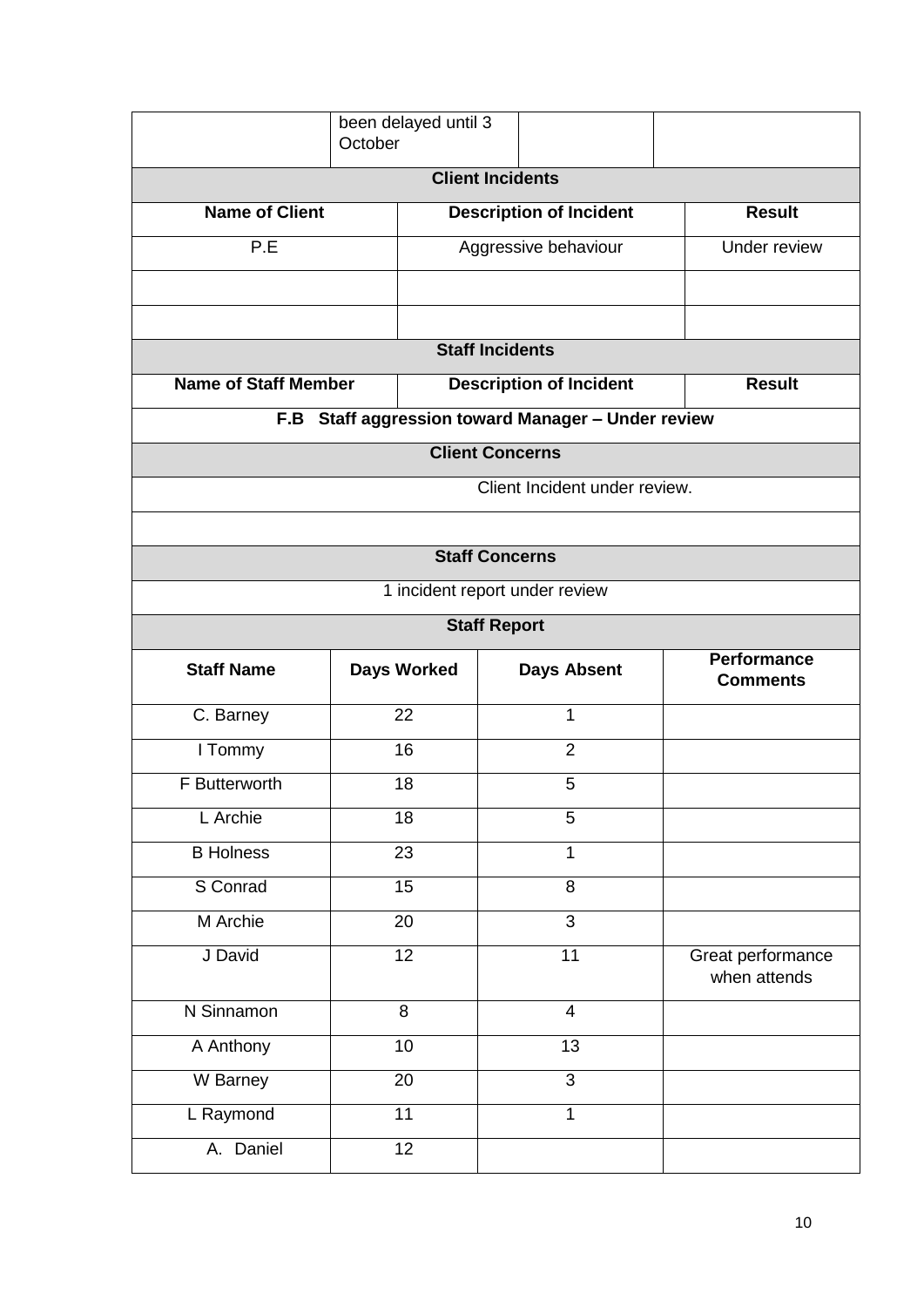**Centrelink–** Training to be undertaken prior to months end. Leave Application in for 10 days during October.

**Women's Shelter and Play Group :** Coordinator's position has been filled with new arrival due to commence. Christine has come to us with years of experience and we look forward to her mentoring staff over the course of her contract.

**Post Office –** No changes have been implemented at this time. Plans are being made for improvement.

**Disaster Management Coordination –** Nadine Oosen and James Gegg will be attending community during next week to assist with disaster management planning. The first LDMG will be held at 1.30 on Tuesday 25 September this is a core group meeting intended to set agenda and dates for disaster season meetings, the invite will be extended to other stakeholders for these meetings. Councils Disaster management plan will undergo it annual assessment on 26 September.

**Sport and Recreation** – The Sport and Recreation team has had smaller numbers in August then our previous two months due to sorry business in community.

We have ran programs where we could with families blessings and below is a list of programs with the appropriate stats of attendance and engagement.

**After School Sport:** 314 kids aged between 4-12

240 young people aged from 13-18

14 community members aged 19-40

**School Sport & Recreation Lessons:** 138 kids aged between 4-12

108 young people aged from 13-18

6 young people over 18 years old

- **Multipurpose Gym over 17s:** 38 community members have used the gym.
- **Indoor Soccer over 17s:** 79 community members engaged in first two soccer rounds.

Overall August was a quiet month. We had some sorry business in community which drastically impacted service delivery, we weren't able to conduct any community discos for the youth. Sports and Rec Manager was on leave for a week which affected sport and rec team attendance. Moving forward to September we are excited about the roll out of new and improved programs with our play groups @ the MPC as well as our September school holiday programs, its surly going to be a busy month with lots of exciting and innovative programs.

A family Engagement officer has been recruited pending funding to work closely with the sports and rec team and to mentor a local person specially recruited for this purpose. We aim to see community growth and development through strong mentoring roles.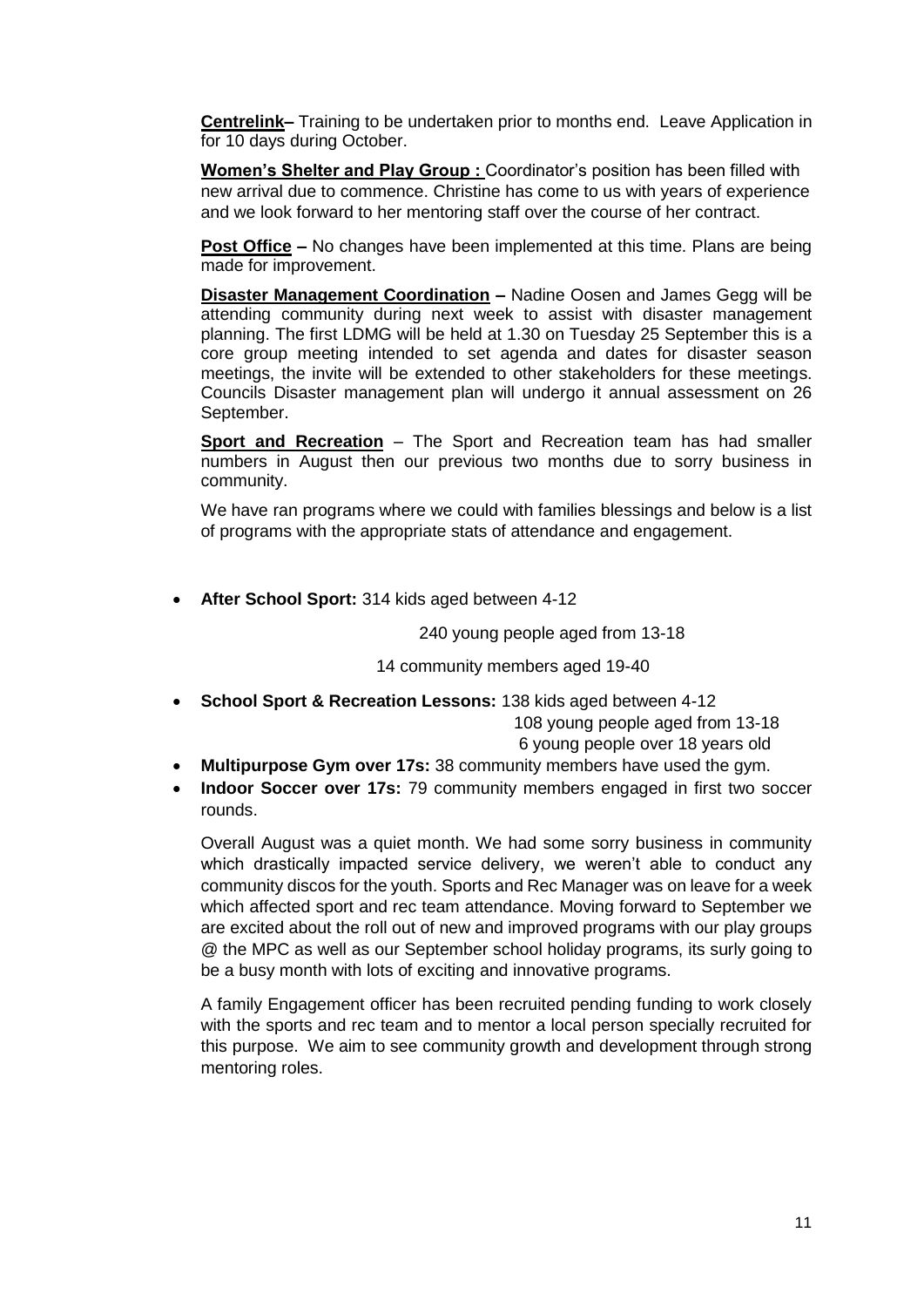## **Action Item**

EMCS to coordinate a meeting regarding a High Risk Patient who is currently a residence at Aged Care with Mayor, Deputy Mayor and family.

## **f) Human Resources**

Staff numbers: 117

Current advertised Vacancies: 6

Current Workers Compensation Claims: 1

# **Key Details**

- Current vacancies:
	- o Building Services Manager interviews have been conducted
	- o Workshop Manager
	- o Accounts Receivable
	- o Community Police
	- o Women's and Children's Services Manager letter of offer sent
	- o Youth Engagement Officer (funded positions) letter of offer sent
- Appointments:
	- o Personal Assistant to the CEO and Mayor Gemma Shaw
	- o Project Officer Pamela Lumsden
	- o Aged Care Finance/Administration (funded position) Sharon Bailey
- Staffing:
	- o Current staffing numbers by Department (*vacant positions in brackets)*

| <b>Executive</b>         | 7     | <b>Airport</b>                             | 3     |
|--------------------------|-------|--------------------------------------------|-------|
| Kowanyama                |       | <b>Batching Plant (currently not being</b> |       |
| <b>Admin</b>             | 7     | advertised)                                |       |
| <b>Cairns Admin</b>      | 6(1)  | <b>Post Office</b>                         | 2     |
| <b>Building Services</b> | 10(1) | <b>Accommodation</b>                       | 7     |
| <b>Parks And Roads</b>   | 3     | <b>Radio Station</b>                       | 2     |
| <b>Centrelink</b>        |       | <b>Women's Shelter</b>                     | 4     |
|                          |       |                                            | (0.5) |
| <b>Community</b>         |       | <b>Child Care</b>                          | 6     |
| <b>Police</b>            | 1(1)  |                                            | (0.5) |
| <b>Electrical</b>        |       | <b>Multipurpose Centre</b>                 | 13(1) |
| <b>Essential</b>         |       |                                            |       |
| <b>Services</b>          | 6     | <b>Aged Care Facility</b>                  | 16    |
|                          |       | <b>Environmental Health/Animal</b>         |       |
| <b>Purchase Store</b>    | 4     | <b>Control</b>                             | 2     |
| Workshop                 | 5(1)  | <b>Land And Sea Office</b>                 | 11    |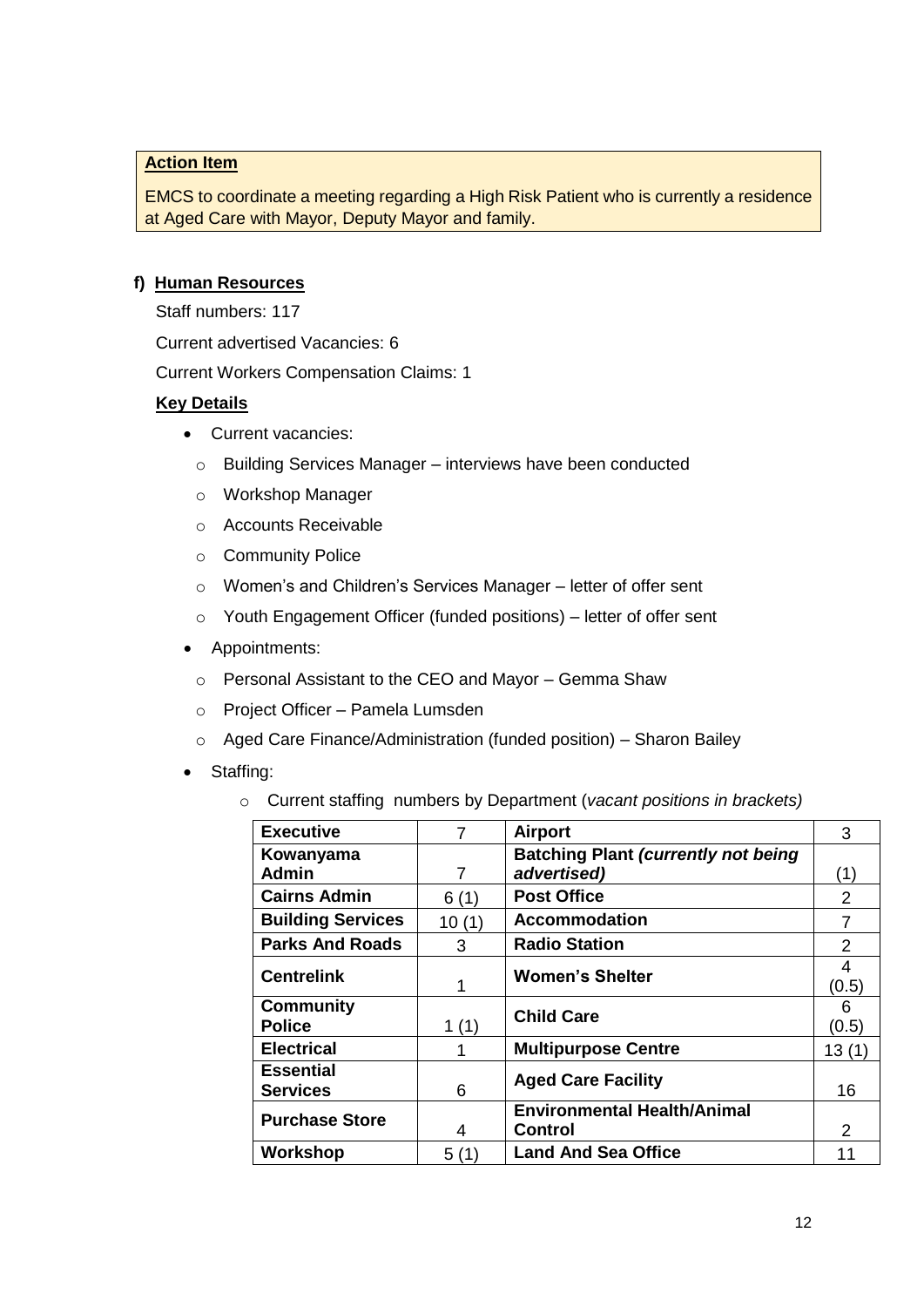# **6) Agenda Reports**

## **a) Complaints Management Policy and Complaints about a Public Official**

EMGO stated that at the June 2018 Council meeting, Council endorsed the Complaints Management Policy. Chapter 7 of the Policy details the procedure for complaints against a public official.

The Crime and Corruption Commission (CCC) have reviewed our Complaints Management Policy and instructed that Council should have a stand-alone policy for "Complaints against a public official"

In order to comply with this instruction, the Complaints Management Policy has been amended to remove chapter 7 and an additional Policy has been developed as requested.

| <b>RESOLUTION - Complaints Management Policy</b><br>That Council endorse the Complaints Management<br>Policy as presented. | <b>Moved Cr Yam</b><br><b>Seconded Cr Dick</b><br><b>MOTION CARRIED,</b><br><b>All in Favour</b> |
|----------------------------------------------------------------------------------------------------------------------------|--------------------------------------------------------------------------------------------------|
| <b>RESOLUTION - Complaints Management Policy</b>                                                                           | <b>Moved Cr Teddy</b>                                                                            |
| and Complaints about a Public Official                                                                                     | <b>Seconded Cr Yam</b>                                                                           |
| That Council endorse the Complaints about a Public                                                                         | <b>MOTION CARRIED,</b>                                                                           |
| <b>Official Policy as presented</b>                                                                                        | <b>All in Favour</b>                                                                             |

### **b) Procurement Policy**

EMGO presented the report.

At the Audit and Risk Committee meeting 11 September 2018 it was requested that the Procurement Policy, Section 7 Corporate card be amended as follows:

8.2 The Chief Executive Officer and Executive Manager Finance must be provided training and guidelines on the appropriate use of the credit card, record keeping and credit limits, prior to being issued a credit card. The training is to be provided by the Finance Governance and operations department.

*"8.11. Expenditures are to be reconciled by an independent officer (not a card holder) within 14 days from the Statement issue date"*

| <b>RESOLUTION - Procurement Policy</b>                      | <b>Moved Cr Fry</b>      |
|-------------------------------------------------------------|--------------------------|
| That Council endorse the Procurement Policy as<br>presented | <b>Seconded Cr Teddy</b> |
|                                                             |                          |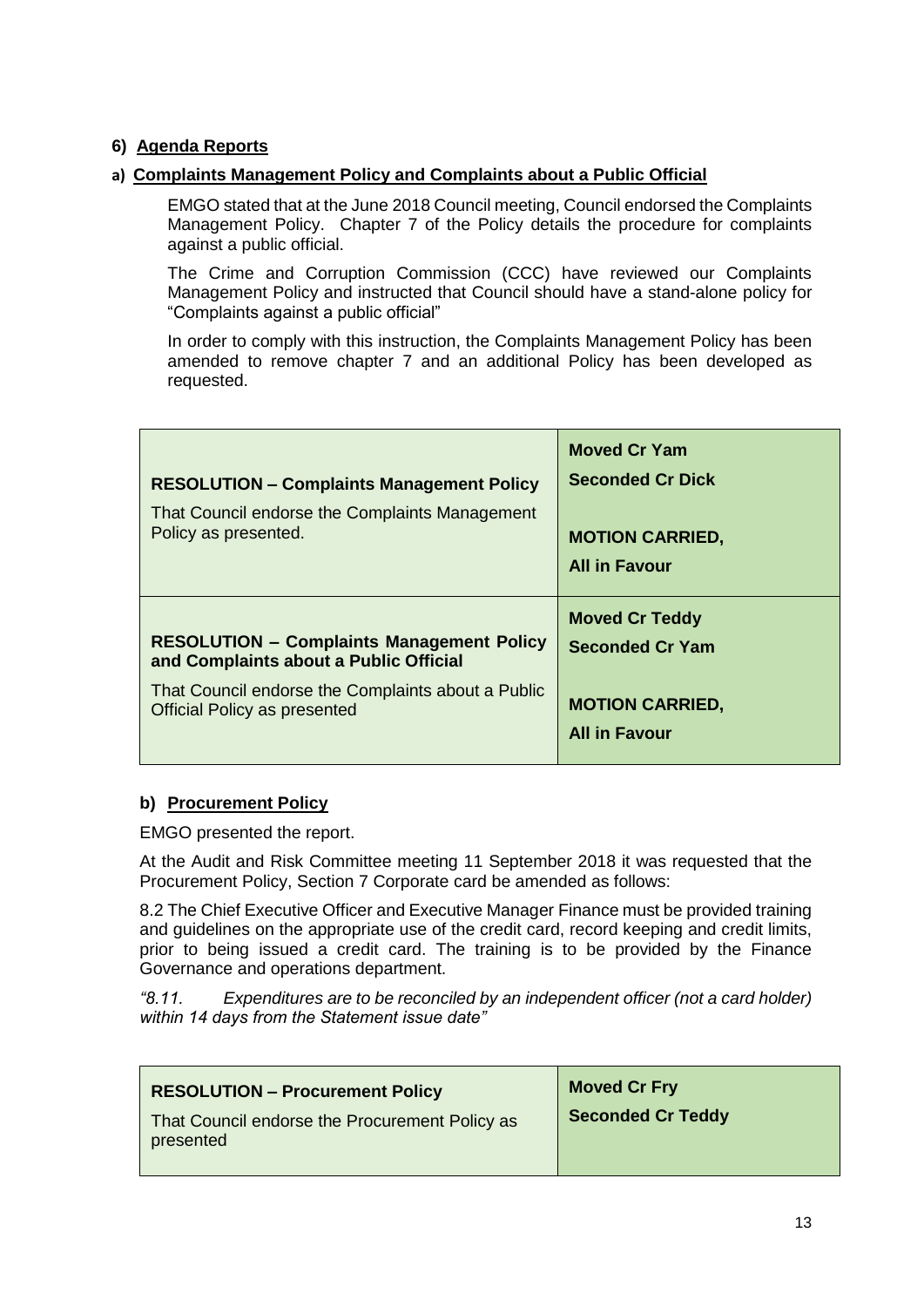# **c) Drug and Alcohol Policy**

EMGO presented the amended policy on behalf of EMHR.

EMGO stated that the reviewed policy now includes a provision for employees to be offered counselling support (where appropriate) if they experience a substance abuse problem rather than just disciplinary action being enforced

|                                                                  | <b>Moved Cr Yam</b>     |
|------------------------------------------------------------------|-------------------------|
| <b>RESOLUTION - Drug and Alcohol Policy</b>                      | <b>Seconded Cr Dick</b> |
| That Council endorse the Drug and Alcohol Policy<br>as presented | <b>MOTION CARRIED,</b>  |
|                                                                  | <b>All in Favour</b>    |

# **d) YAM Funeral Contribution**

CEO presented the report.

Philip Yam (aka Brolga) passed away earlier this year, Philip was instrumental in the carbon farming project and was involved with it since its inception.

The Yam family requested Council donate \$4,100 from its Carbon Farming budget to upgrade his burial casket. Whilst Council were initially in agreement to do this it would set a precedent for other community requests, and we were advised not to proceed.

As Aboriginal Carbon Fund (AbCF) have also been involved in this project from the beginning I requested they contribute a percentage toward the cost. It was decided that Council, through its Community Grants Program, would donate \$2,500 with AbCF donating the other \$1,600. This enabled the Yam family to purchase the casket they desired.

| <b>RESOLUTION - YAM Funeral Contribution</b>     | <b>Moved Cr Teddy</b><br><b>Seconded Cr Fry</b> |
|--------------------------------------------------|-------------------------------------------------|
| That Council endorse the contribution to the YAM | <b>MOTION CARRIED,</b>                          |
| Funeral of \$2,500.00 as a Community Grant       | <b>All in Favour</b>                            |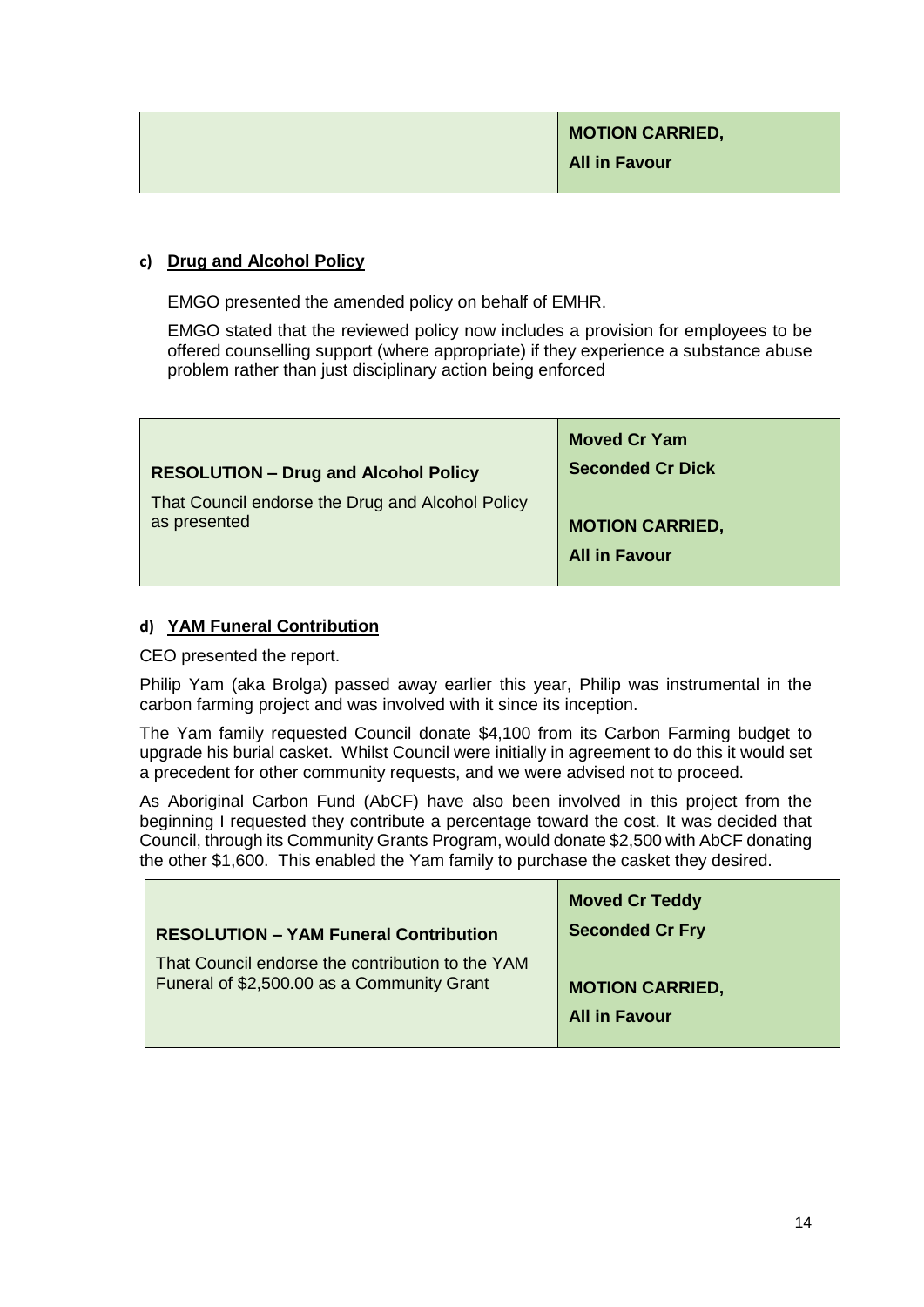# **7) Closed Business**

| <b>RESOLUTION - The Council moves into Closed</b> | <b>Moved Cr Teddy</b>                          |
|---------------------------------------------------|------------------------------------------------|
| <b>Business.</b>                                  | <b>Seconded Cr Wust</b>                        |
|                                                   | <b>MOTION CARRIED,</b><br><b>All in Favour</b> |

| <b>RESOLUTION - The Council moves out of Closed</b> | <b>Moved Cr Wust</b>                           |
|-----------------------------------------------------|------------------------------------------------|
| <b>Business.</b>                                    | <b>Seconded Cr Teddy</b>                       |
|                                                     | <b>MOTION CARRIED,</b><br><b>All in Favour</b> |

# **a) Audit and Risk Committee September 2018 Meeting Minutes**

| RESOLUTION - The Council endorse the<br>September 2018 minutes of the Audit and Risk<br><b>Committee.</b> | <b>Moved Cr</b><br><b>Seconded Cr</b> |
|-----------------------------------------------------------------------------------------------------------|---------------------------------------|
|                                                                                                           | <b>MOTION CARRIED,</b>                |
|                                                                                                           | <b>All in Favour</b>                  |
|                                                                                                           |                                       |

# **b) Sports and Recreation Request Canteen Lease September 2018**

|                                                                                                                                                      | <b>Moved Cr</b>                                                        |
|------------------------------------------------------------------------------------------------------------------------------------------------------|------------------------------------------------------------------------|
| <b>RESOLUTION - That Council provide the Sports</b><br>and Recreation with a new lease for the canteen<br>with terms negotiated by the CEO and EMGO. | <b>Seconded Cr</b>                                                     |
|                                                                                                                                                      | <b>Against Cr Dick</b>                                                 |
|                                                                                                                                                      | <b>Abstain Cr Fry (absent) declared</b><br>his MPI and was not present |
|                                                                                                                                                      | <b>MOTION CARRIED,</b>                                                 |
|                                                                                                                                                      | Cr Yam, Cr Wust, Cr Teddy in<br><b>Favour</b>                          |